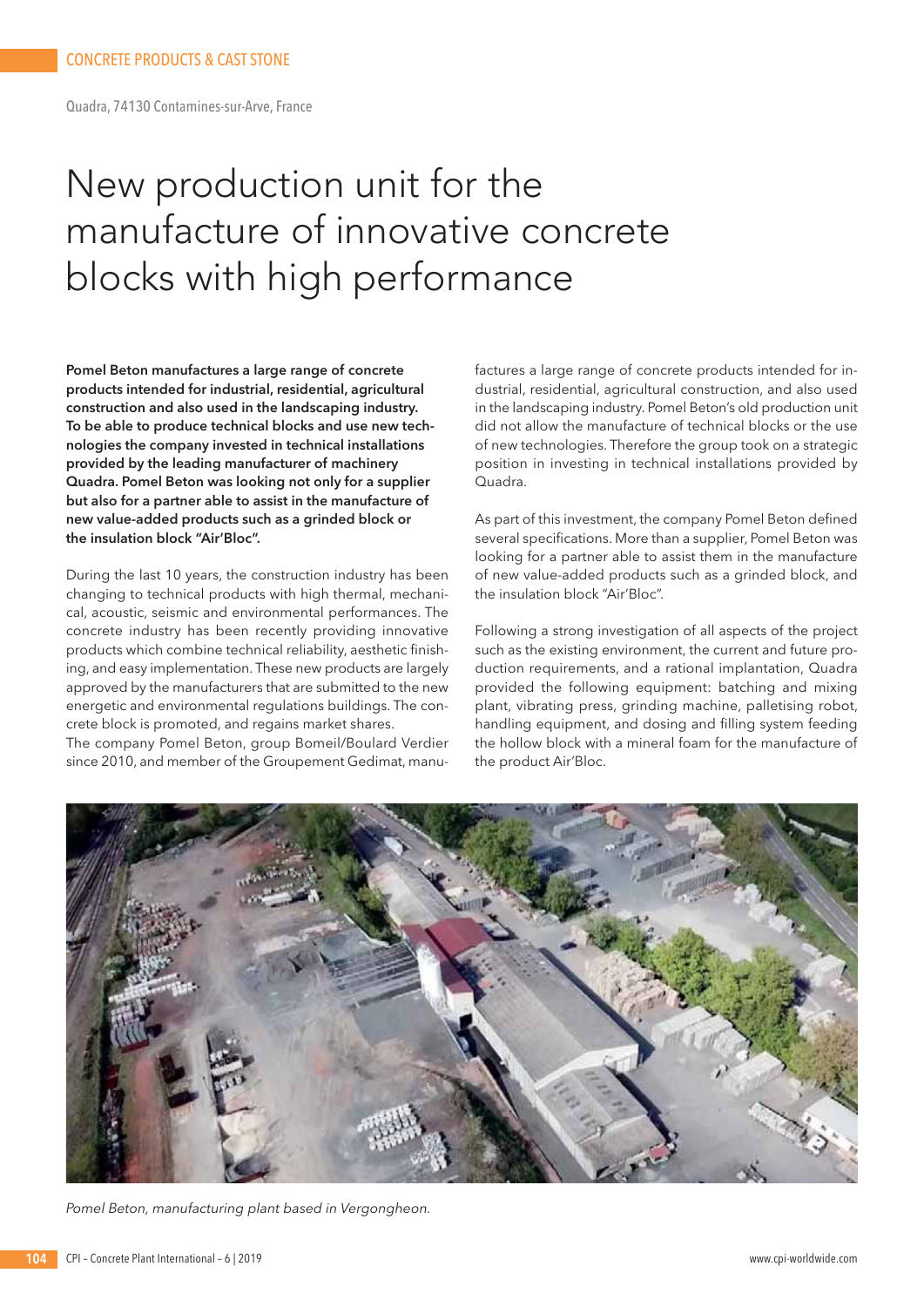#### **Vibrating press – versatility, flexibility, operating flexibility**

Faced with a changing market, the objectives of manufacturer Pomel Beton were the extension of their range of products, and particularly the technical development of their products. The replacement of their production unit by equipment from supplier Quadra enables them to upgrade their plant and manufacture new products that are on the rise on the French market.

Further to a detailed assessment of the existing environment, including the surface area, Quadra managed to rationally implement the vibrating press production unit, as well as the complementary equipment designed for the manufacture of their new products (grinding machine, dosing and filling system). In addition, thanks to an adaptation regarding the clamping system, Pomel Beton was able to use all of their existing molds without making any modification.

The core component of the plant is the vibrating press type "Quadra 5" using steel pallets with the dimensions 1,200 x 650 x 14mm. Mounted on anti-vibration feet, the frame (large and heavy one-piece steel structure), is protected from vibrating solicitations, and the lateral position of the motors allows no civil engineering for the set-up. Thanks to this rational configuration, no vibrations are transmitted to the ground, and the elevated and ventilated architecture of the machine allows easy cleaning and maintenance operations.



*Vibrating press type Quadra 5.*

Fully automatic, this machine allows reliable and multi-product production, with a consistent quality, within production rates of 12s (blocks 20cm high), and 14s (blocks 25cm high). Quadra's expertise in mechanical development, as well as Quadra's new generation of vibration technologies, make the vibrating press stand out with high technical features.

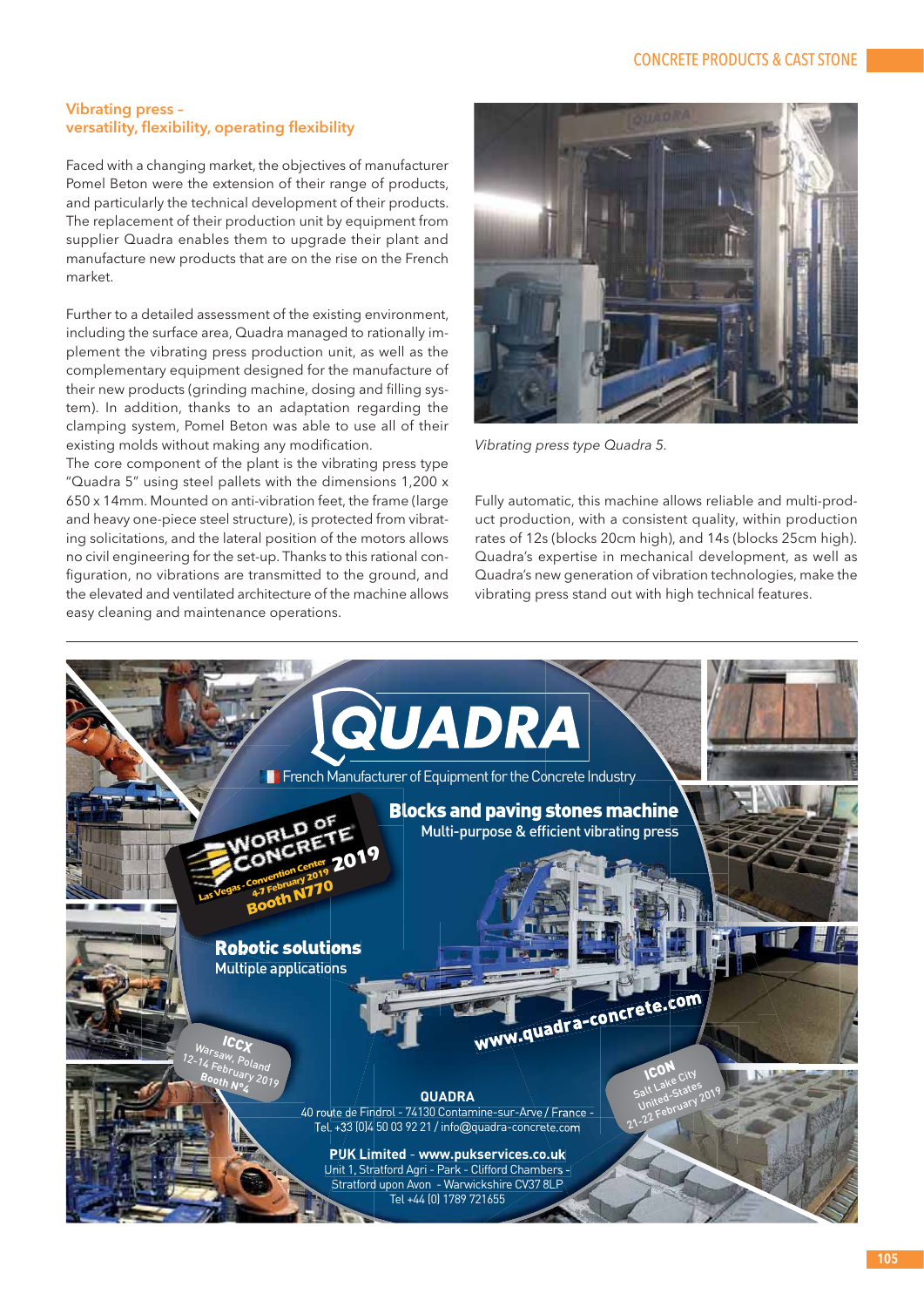## CONCRETE PRODUCTS & CAST STONE

The manufacturing conditions allow the control of the dimensional features of the finished products (height, weight, density and resistance), whilst providing consistent production rates.

The block machine is equipped with a mold changeover system which enables Pomel Beton to shorten the production changeover and increase production significantly. The system allows the reduction of setting-time and to optimize machine operation. In ensuring probably the shortest time for mold changeover in the industry, Quadra enables Pomel Beton to support their client service with short delivery time.

The block machine of the latest generation was designed to receive the accelerometers sensor allowing the assessment of the vibration in order to determine the optimum conditions of operation: manufacturing product with regular quality, within an efficient cycle time and the slightest solicitation of the equipment.

#### **Dosing and filling system – filling the hollow blocks with mineral foam**

One of the key points of the specifications required by Pomel Beton was the commissioning of a dosing and filling system feeding the hollow blocks with a foam type "Air'Bloc".

The manufacturing and dosing equipment for the foam have been integrated on the conveyor for the fresh products, that is coming out of the vibrating press.

Once manufactured, the blocks are cured, then reintroduced to the production line and conveyed to the foam filling station.

The tailor-made dosing system moves forward on a welded crane. The mobile reception hopper is fed with the insulating material called "Air'Mousse" which is made of cement, water and admixture (foaming agent). An agitator is driven by motors, and located at the bottom of the hopper avoiding any stagnation of the material.

The dosing and the quantity of foam is volumetric, and achieved via measuring laser in order to be accurate and clean. The filling of the five blocks is carried out simultaneously. Each block is filled with foam by a pump with a flow that is handled and driven carefully. A closing cap is maintained on the upper face of each block during the filling operation. Once filled, the blocks are moved and they undergo a second curing operation. Then they are retrieved and transported to the grinding and cubing station.

The manufacturing and dosing stations can be integrated and adapted within any type of existing installations from any brand of machinery. Several implantation solutions can be applied according to the production requirements.

#### **Grinding machine – adapted and customized equipment considering the type of production**

The manufacture of the "Air bloc" blocks was a key requirement of Pomel Beton. Air bloc needs to be grinded to achieve the requested thermic resistance of the product.



*Mineral foam dosing system.*



*Manufacture of the insulating block "Air'Bloc".*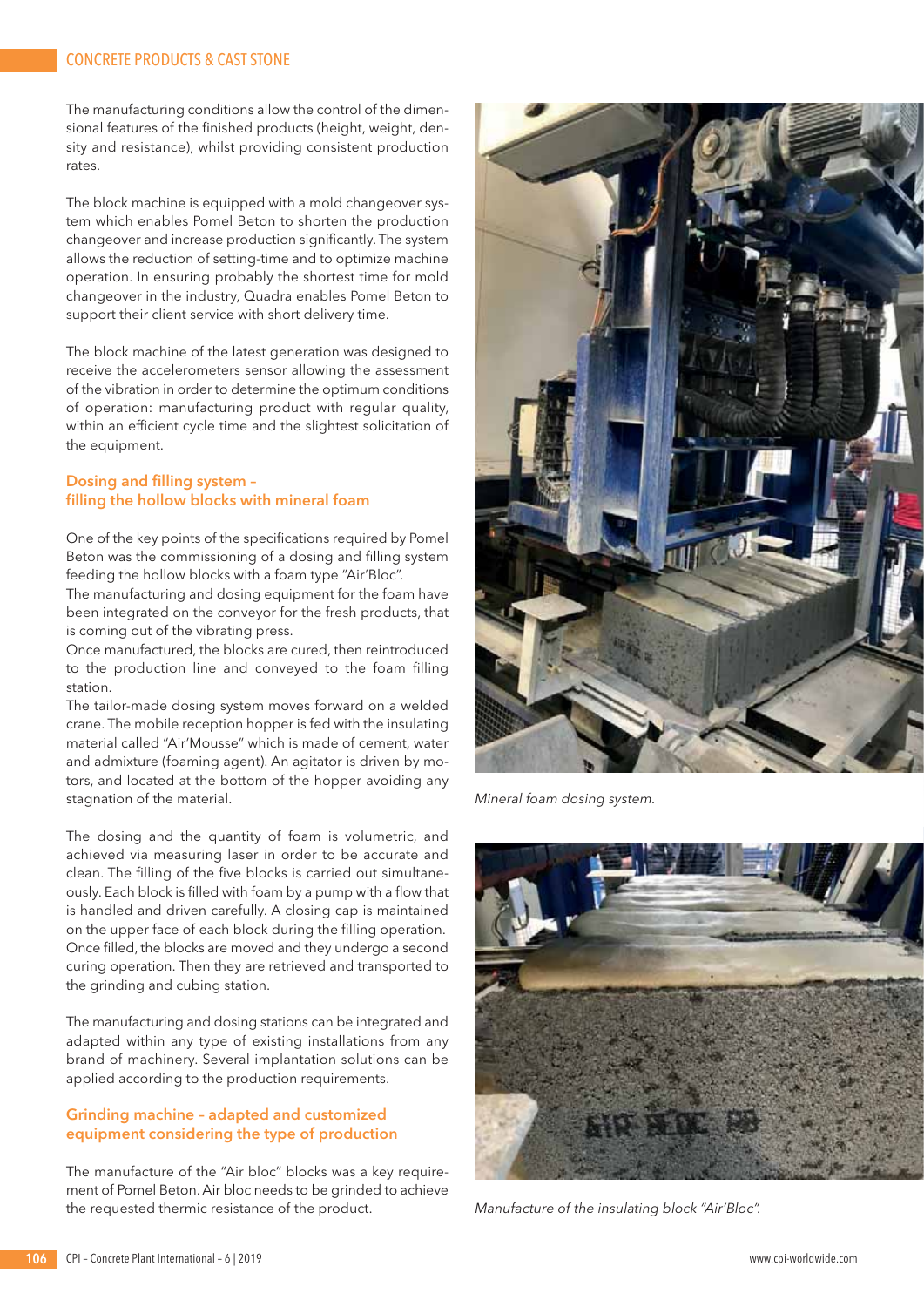The grinding machine type "diamond rollers", was perfectly adapted to the production of Pomel Beton. The grinding operation is completed in line, between the lowerator and the palletization. The equipment is integrated in the process, and the rates of the machining operation follow the rates of the vibrating press. The grinding operation is completed by two diamond rollers.

The first roller ensures the roughing operation. The second roller ensures the finishing operation. The grinding operation is completed directly on the pallets without any interruption (ensuring maximal productivity) and can be executed after 24h of curing. With a conception type "machine – tool", the settings of the machine are straightforward for a secured precision of +/- 0.5 mm.

Thanks to the architecture of the machine, and the rational process, the maintenance is easy with good access, and quick tools change.

All the settings are input from the control console. The settings of the grinding operation such as the speed and the motion are adjustable and recorded per recipe. All the components are managed, and the production tracing and followup is also included in the software.

Finally, a dust collection and treatment system is commissioned in order to preserve the work atmosphere. A safety covering contains the dusts which are directly vacuumed, filtered, and then retrieved outside of the building. This machine guarding makes up a physical barrier to secure the space. The door opening is controlled through cells, and the light beam secures the entrance to the machine.



*This grinding machine type "diamond rolls" was perfectly adapted to the production of Pomel Beton.*



W www.cds-concrete.com

E info@cds-concrete.com

T UK +44 (0) 1782 336666 | USA +1 973-641-5663

W www.hsanlagentechnik.com

E info@hsanlagentechnik.com

T NL +31 45 5671190 | D +49 2735 781160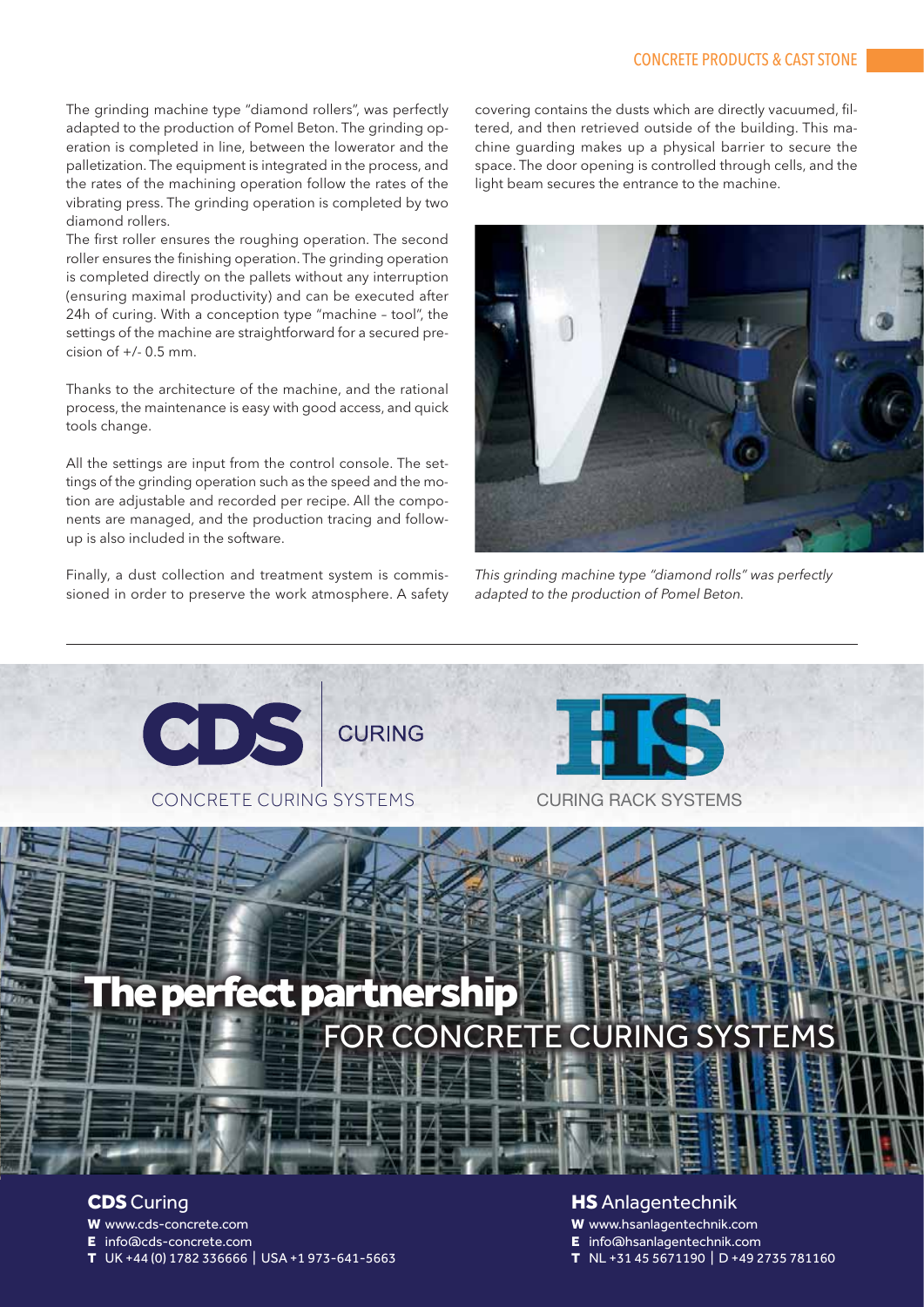

*According to Quadra the grinded concrete block could revolutionize the construction industry.*

Quadra is currently able to handle any kind of grinding project. Fully developed within the company's in-house design offices, the grinding machines are designed and customized according to the production needs and conditions (type of aggregates, type of pallets, cycle times), and integrated into any existing installation.

#### **Palletising robot – reliability, precision and versatility**

Cubing of the products is executed by Kuka KR470 PA four axis robot with a load capacity of 470 kg. The robot is equipped with two clamps designed, developed and manufactured by Quadra: one 4-axis pneumatic clamp ensures the grip of all products with high precision, speed and thoughtfulness, another clamp is equipped with turning device. The robot is adapted to any kind of product and the clamps are designed for the loading of large and heavy loads.

A continuous control of the position of the clamp results in very high rates and accurate products placement. The robot is controlled with a software that is integrated within Quadra's interface. The recipe settings are easily adjustable from the control desk. The operator determines the number of layers, the position of the product on the pallet, the placement and the number of products on each layer. As Quadra designs and integrates the automation programs within the interface, the software is adapted and updated to follow the manufacturing evolutions of the clients.

### **«Enhanced» client service**

Quadra always strives to follow and assist its clients during the whole lifetime of their equipment. A high-quality customer service is ensured by skilled technicians. Remote maintenance allows access to all machine settings and provides effective and quick answers to operators.



*The cubing of the products is completed by a Kuka KR470 PA four axis robot with a load capacity of 470 kg.*



*The robot is controlled with a software that is integrated within Quadra's interface. The recipe settings are easily adjustable from the control desk.*